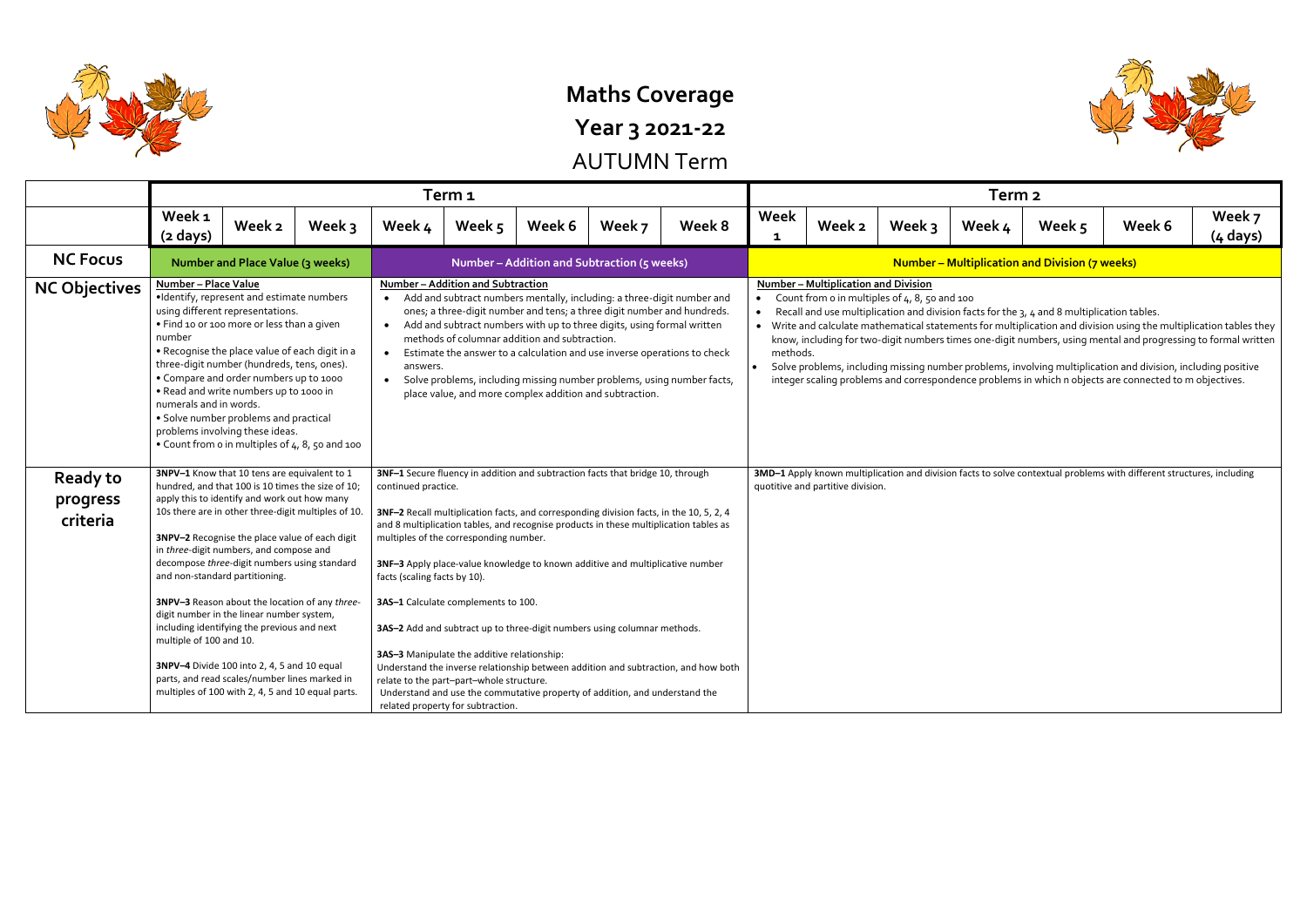| <b>White Rose</b>         | $\bullet$ | Hundreds                                  |           | Add and subtract multiples of 100                                      |           | Multiplication - equal groups         |
|---------------------------|-----------|-------------------------------------------|-----------|------------------------------------------------------------------------|-----------|---------------------------------------|
|                           | $\bullet$ | Represent numbers to 1,000                |           | Add and subtract 3-digit numbers and ones - not crossing 10            |           | Multiplying by 3                      |
| <b>Small Steps</b>        | $\bullet$ | 1005, 105 and 15 (1)                      |           | Add 3-digit and 1-digit numbers - crossing 10                          |           | Dividing by 3                         |
|                           |           | 1005, 105 and 15 (2)                      |           | Subtract a 1-digit number from a 3-digit number - crossing 10          |           | The 3 times-table                     |
|                           | $\bullet$ | Number line to 1,000                      | $\bullet$ | Add and subtract 3-digit numbers and tens - not crossing 100           |           | Multiplying by 4                      |
|                           |           | Find 1, 10, 100 more or less than a given |           | Add a 3-digit number and tens - crossing 100                           |           | Dividing by 4                         |
|                           |           | number                                    |           | Subtract tens from a 3-digit number - crossing 100                     |           | The 4 times-table                     |
|                           | $\bullet$ | Compare objects to 1,000                  |           | Add and subtract 100s                                                  |           | Multiplying by 8                      |
|                           | $\bullet$ | Compare numbers to 1,000                  |           | Spot the pattern - making it explicit                                  |           | Dividing by 8                         |
|                           | $\bullet$ | Order numbers                             | $\bullet$ | Add and subtract a 2-digit and 3-digit number - not crossing 10 or 100 |           | The 8 times-table                     |
|                           | $\bullet$ | Count in 50s                              |           | Add a 2-digit and 3-digit number - crossing 10 or 100                  |           |                                       |
|                           |           |                                           |           | Subtract a 2-digit number from a 3-digit number - cross the 10 or 100  |           |                                       |
|                           |           | Scales of 2/4/5/10                        |           | Add two 3-digit numbers - not crossing 10 or 100                       |           |                                       |
|                           |           |                                           |           | Add two 3-digit numbers - crossing 10 or 100                           |           |                                       |
|                           |           |                                           |           | Subtract a 3-digit number from a 3-digit number - no exchange          |           |                                       |
|                           |           |                                           |           | Subtract a 3-digit number from a 3-digit number - exchange             |           |                                       |
|                           |           |                                           |           | Estimate answers to calculations                                       |           |                                       |
|                           |           |                                           | $\bullet$ | Check                                                                  |           |                                       |
| <b>Y2 Revisit</b>         |           | Count in 3s<br>$\bullet$                  |           | bonds to 100 eg $-$ + 57 = 100<br>$\bullet$                            |           | Divide by 5 Divide by 10<br>$\bullet$ |
|                           |           |                                           |           |                                                                        |           |                                       |
| Consolidation             |           |                                           | $\bullet$ |                                                                        | $\bullet$ |                                       |
| Required                  |           |                                           |           |                                                                        |           |                                       |
|                           |           |                                           |           |                                                                        |           |                                       |
| (based on End of          |           |                                           |           |                                                                        |           |                                       |
| <b>Block Assessments)</b> |           |                                           |           |                                                                        |           |                                       |
|                           |           |                                           |           |                                                                        |           |                                       |
|                           |           |                                           |           |                                                                        |           |                                       |
|                           |           |                                           |           |                                                                        |           |                                       |
|                           |           |                                           |           |                                                                        |           |                                       |
|                           |           |                                           |           |                                                                        |           |                                       |
|                           |           |                                           |           |                                                                        |           |                                       |
|                           |           |                                           |           |                                                                        |           |                                       |
|                           |           |                                           |           |                                                                        |           |                                       |
|                           |           |                                           |           |                                                                        |           |                                       |
|                           |           |                                           |           |                                                                        |           |                                       |
|                           |           |                                           |           |                                                                        |           |                                       |
|                           |           |                                           |           |                                                                        |           |                                       |
|                           |           |                                           |           |                                                                        |           |                                       |
|                           |           |                                           |           |                                                                        |           |                                       |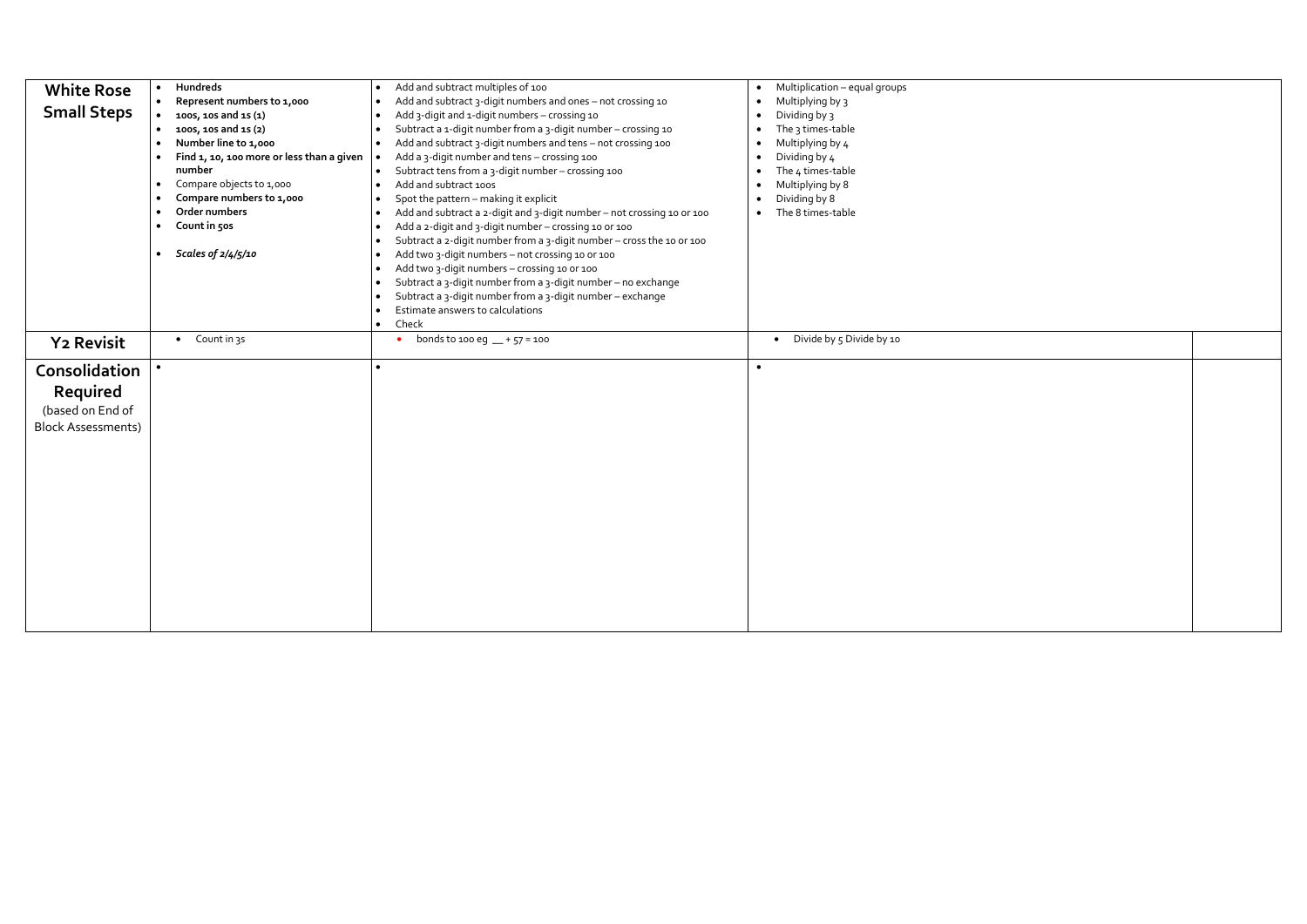

## **Maths Coverage**

## **Year 3**

## SPRING Term

|                                         |                                                                                                         |                                                                                     | Term 3                                                                                                                     |                                                                                                                                                            |                                                                                                                                                         |                                                                                                                                                                                        |                   |                                                                                                   |                                                                                                                                                                                                                                                                                           | Term <sub>4</sub>                                                                                                                                                                                                                                                                                                                                                                                             | Week 5<br>Week 6<br>Assessment<br><b>Consolidation</b><br><b>Week (TBC)</b> |  |  |  |  |  |  |
|-----------------------------------------|---------------------------------------------------------------------------------------------------------|-------------------------------------------------------------------------------------|----------------------------------------------------------------------------------------------------------------------------|------------------------------------------------------------------------------------------------------------------------------------------------------------|---------------------------------------------------------------------------------------------------------------------------------------------------------|----------------------------------------------------------------------------------------------------------------------------------------------------------------------------------------|-------------------|---------------------------------------------------------------------------------------------------|-------------------------------------------------------------------------------------------------------------------------------------------------------------------------------------------------------------------------------------------------------------------------------------------|---------------------------------------------------------------------------------------------------------------------------------------------------------------------------------------------------------------------------------------------------------------------------------------------------------------------------------------------------------------------------------------------------------------|-----------------------------------------------------------------------------|--|--|--|--|--|--|
|                                         | Week 1<br>(3 days)                                                                                      | Week 2                                                                              | Week 3                                                                                                                     | Week 4                                                                                                                                                     | Week 5                                                                                                                                                  | Week 6                                                                                                                                                                                 | Week <sub>1</sub> | Week 2                                                                                            | Week 3                                                                                                                                                                                                                                                                                    | Week 4                                                                                                                                                                                                                                                                                                                                                                                                        |                                                                             |  |  |  |  |  |  |
| <b>NC Focus</b>                         |                                                                                                         | Money (2 weeks)                                                                     | <b>Statistics (2 weeks)</b>                                                                                                |                                                                                                                                                            |                                                                                                                                                         | Length and Perimeter (3 weeks)                                                                                                                                                         |                   |                                                                                                   | <b>Fractions (5 weeks)</b>                                                                                                                                                                                                                                                                |                                                                                                                                                                                                                                                                                                                                                                                                               |                                                                             |  |  |  |  |  |  |
| <b>NC Objectives</b>                    | Measurement - money<br>practical contexts.                                                              | Add and subtract amounts of money<br>to give change, using both $\epsilon$ and p in | <b>Statistics</b><br>Interpret and present data<br>and tables.<br>fewer?'] using information<br>and pictograms and tables. | using bar charts, pictograms<br>Solve one-step and two-step<br>questions [for example, 'How<br>many more?' and 'How many<br>presented in scaled bar charts |                                                                                                                                                         | Measurement - length and perimeter<br>• Measure, compare, add and subtract: lengths<br>(m/cm/mm); mass (kg/g); volume/capacity (l/ml).<br>• Measure the perimeter of simple 2D shapes. |                   | Number - fractions<br>denominators.<br>the equivalence of $\frac{2}{4}$ and $\frac{1}{2}$ .       | Count up and down in tenths; recognise that<br>parts and in dividing one-digit numbers or<br>quantities by 10<br>Recognise and use fractions as numbers: unit<br>fractions and non-unit fractions with small<br>with small denominators.<br>Solve problems that involve all of the above. | tenths arise from dividing an object into 10 equal<br>Recognise, find and write fractions of a discrete set<br>of objects: unit fractions and non-unit fractions<br>• recognise, find, name and write fractions $\frac{1}{3}$ , $\frac{1}{4}$ , $\frac{2}{4}$<br>and $\frac{3}{4}$ of a length, shape, set of objects or quantity<br>write simple fractions for example, $\frac{1}{2}$ of 6 = 3 and recognise |                                                                             |  |  |  |  |  |  |
| <b>Ready to</b><br>progress<br>criteria |                                                                                                         |                                                                                     |                                                                                                                            |                                                                                                                                                            |                                                                                                                                                         |                                                                                                                                                                                        |                   | (multiplication tables fluency).<br>linear number system.<br>within 1.                            | 3F-1 Interpret and write proper fractions to represent 1 or<br>several parts of a whole that is divided into equal parts.                                                                                                                                                                 | 3F-2 Find unit fractions of quantities using known division facts<br>3F-3 Reason about the location of any fraction within 1 in the<br>3F-4 Add and subtract fractions with the same denominator,                                                                                                                                                                                                             |                                                                             |  |  |  |  |  |  |
| <b>White Rose</b><br><b>Small Steps</b> | Pounds and pence<br>• Converting pounds and pence<br>Adding money<br>Subtracting money<br>Giving change |                                                                                     | Pictograms<br><b>Bar Charts</b><br>Tables                                                                                  |                                                                                                                                                            | Measure length<br>Compare lengths<br>$\bullet$<br>Add lengths<br>Subtract lengths<br>$\bullet$<br>Measure perimeter<br>$\bullet$<br>Calculate perimeter | Equivalent lengths - m & cm<br>Equivalent lengths - mm & cm                                                                                                                            |                   | Making the whole<br>Tenths<br>Count in tenths<br>Tenths as decimals<br>Fractions of a number line | Unit and non-unit fractions<br>Fractions of a set of objects (1)<br>Fractions of a set of objects (2)<br>Fractions of a set of objects (3)                                                                                                                                                |                                                                                                                                                                                                                                                                                                                                                                                                               |                                                                             |  |  |  |  |  |  |
| <b>Y2 Revisit</b>                       | find change<br>$\bullet$<br>2 step problems                                                             |                                                                                     | and $10)$                                                                                                                  | Interpret pictograms (2, 5                                                                                                                                 |                                                                                                                                                         |                                                                                                                                                                                        |                   | • Count in fractions<br>• Find three quarters                                                     |                                                                                                                                                                                                                                                                                           |                                                                                                                                                                                                                                                                                                                                                                                                               |                                                                             |  |  |  |  |  |  |

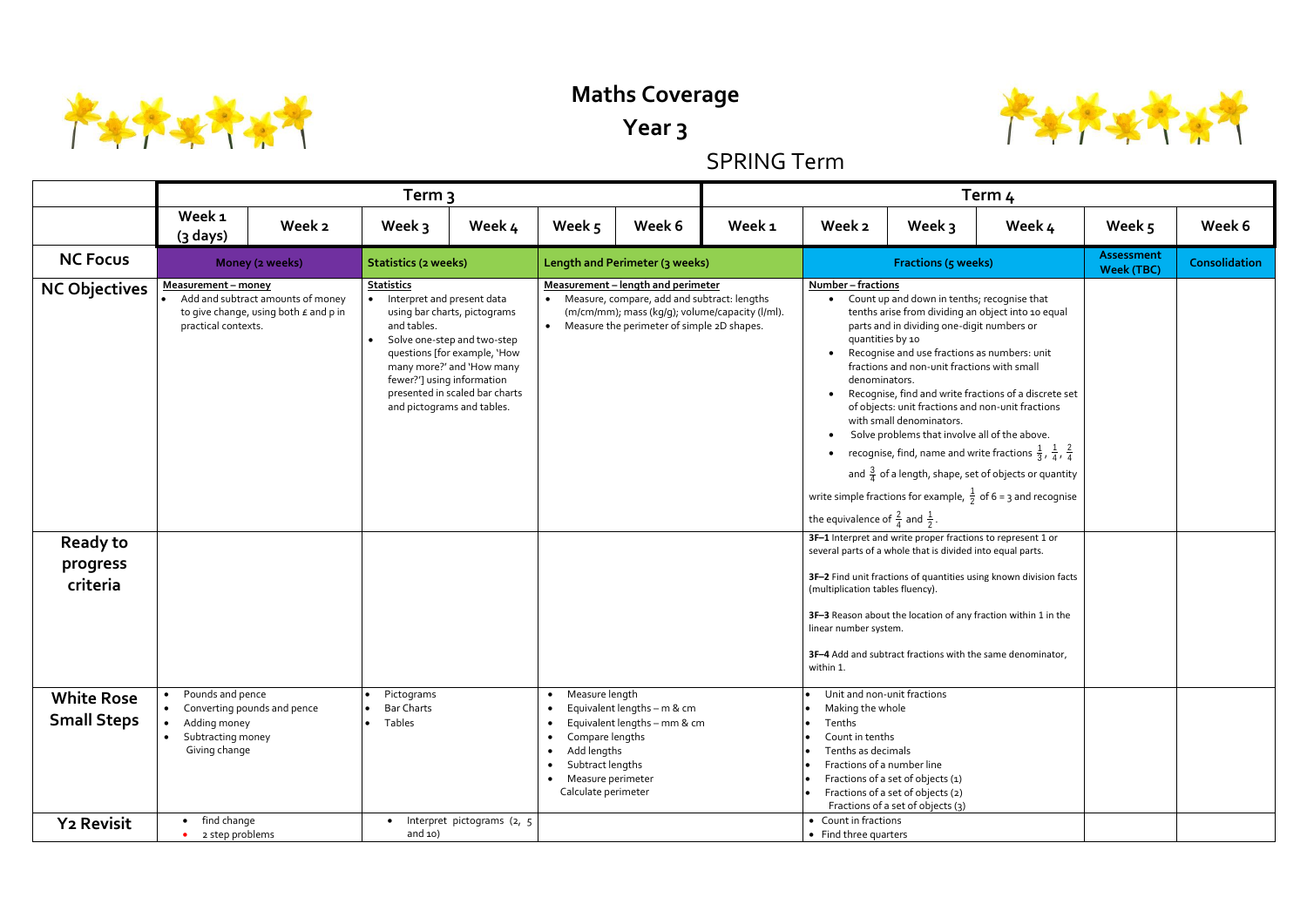|                                                           | Block diagrams |  |  |
|-----------------------------------------------------------|----------------|--|--|
| Consolidation                                             |                |  |  |
| <b>Required</b><br>(based on End of<br>Block Assessments) |                |  |  |
|                                                           |                |  |  |
|                                                           |                |  |  |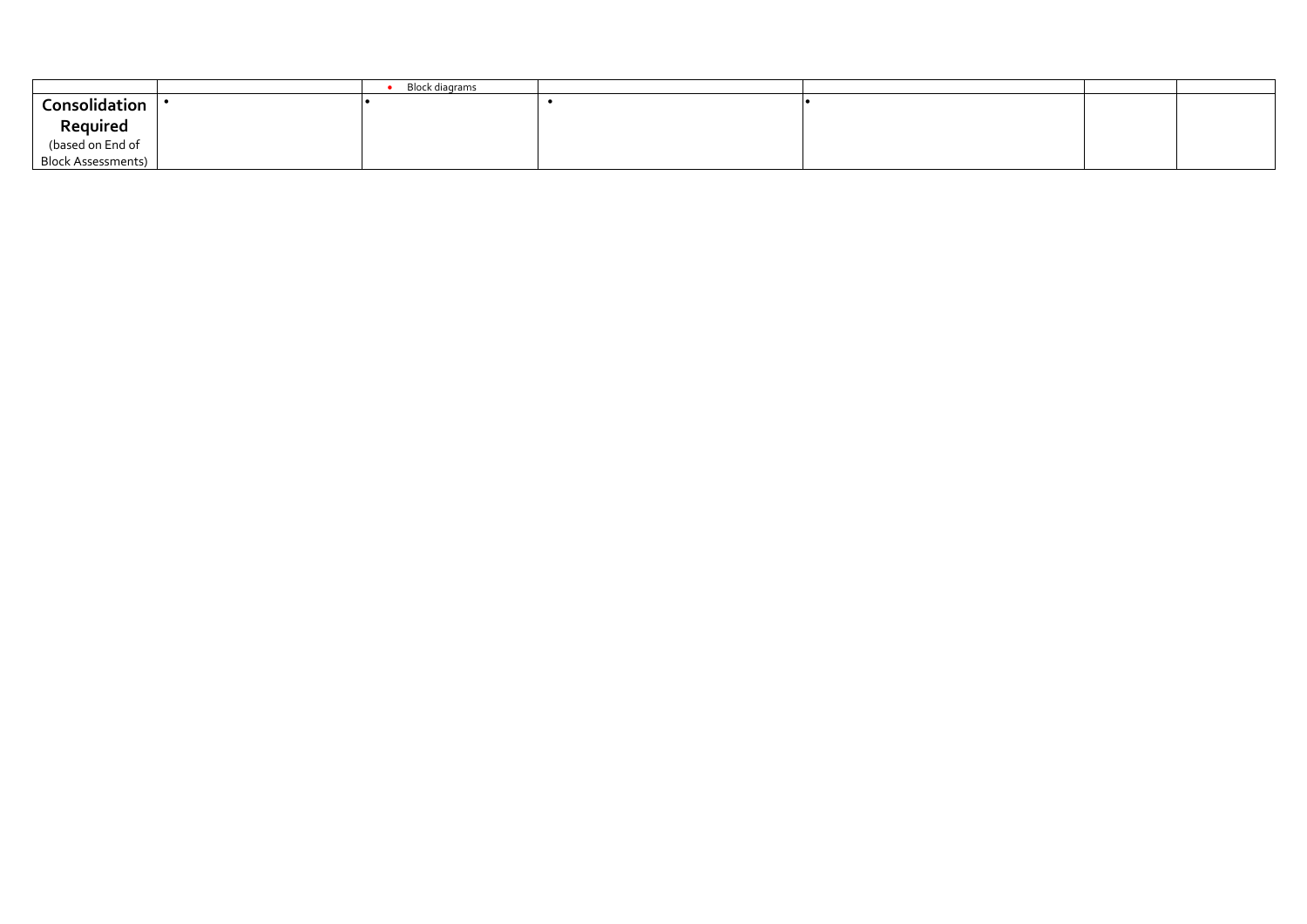

**Maths Coverage**

**Year 3**

SUMMER Term

|                                         | Term <sub>5</sub>                                                       |                                                                                                                                                                                                                 |                                                                                                                                                                                                                                                                                                                                                                                                                                                                                                                                                                                                                                                                                                           |                                                                     |        |                      |                                                                                                                                                                                                                                                                                                                  | Term 6                                                                                                                                                                                                                                                                                                                  |                                                                                                                                                          |                                                                                                                        |        |               |                    |  |  |
|-----------------------------------------|-------------------------------------------------------------------------|-----------------------------------------------------------------------------------------------------------------------------------------------------------------------------------------------------------------|-----------------------------------------------------------------------------------------------------------------------------------------------------------------------------------------------------------------------------------------------------------------------------------------------------------------------------------------------------------------------------------------------------------------------------------------------------------------------------------------------------------------------------------------------------------------------------------------------------------------------------------------------------------------------------------------------------------|---------------------------------------------------------------------|--------|----------------------|------------------------------------------------------------------------------------------------------------------------------------------------------------------------------------------------------------------------------------------------------------------------------------------------------------------|-------------------------------------------------------------------------------------------------------------------------------------------------------------------------------------------------------------------------------------------------------------------------------------------------------------------------|----------------------------------------------------------------------------------------------------------------------------------------------------------|------------------------------------------------------------------------------------------------------------------------|--------|---------------|--------------------|--|--|
|                                         | Week <sub>1</sub><br>$(4 \text{ days})$                                 | Week 2                                                                                                                                                                                                          | Week 3<br>$(4 \text{ days})$                                                                                                                                                                                                                                                                                                                                                                                                                                                                                                                                                                                                                                                                              | Week 4                                                              | Week 5 | Week 6               | Week 1                                                                                                                                                                                                                                                                                                           | Week 2                                                                                                                                                                                                                                                                                                                  | Week $3$                                                                                                                                                 | Week 4                                                                                                                 | Week 5 | Week 6        | Week 7<br>(3 days) |  |  |
| <b>NC Focus</b>                         |                                                                         |                                                                                                                                                                                                                 |                                                                                                                                                                                                                                                                                                                                                                                                                                                                                                                                                                                                                                                                                                           | Time (3 weeks)                                                      |        | <b>Consolidation</b> |                                                                                                                                                                                                                                                                                                                  | Shape (2 weeks)                                                                                                                                                                                                                                                                                                         |                                                                                                                                                          | Mass and Capacity (3 weeks)                                                                                            |        | Consolidation |                    |  |  |
| <b>NC Objectives</b><br><b>Ready to</b> | <b>Fractions (5 weeks cont)</b><br>See above<br>• O'clock and half past |                                                                                                                                                                                                                 | Measurement - time<br>Tell and write the time from an analoque<br>$\bullet$<br>clock, including using Roman numerals from<br>I to XII and 12-hour and 24-hour clocks.<br>Estimate and read time with increasing<br>$\bullet$<br>accuracy to the nearest minute.<br>Record and compare time in terms of<br>$\bullet$<br>seconds, minutes and hours.<br>Use vocabulary such as o'clock, a.m./p.m.,<br>$\bullet$<br>morning, afternoon, noon and midnight.<br>Know the number of seconds in a minute and<br>$\bullet$<br>the number of days in each month, year and<br>leap year.<br>Compare durations of events [for example to<br>$\bullet$<br>calculate the time taken by particular events<br>or tasks]. |                                                                     |        |                      | Geometry – properties of<br>shape<br>Recognise angles as a<br>property of shape or a<br>description of a turn.<br>Identify right angles,<br>of a turn and four a<br>of perpendicular and<br>parallel lines.<br>Draw 2-D shapes and<br>modelling materials.<br>describe them.<br>3G-1 Recognise right angles as a | recognise that two right<br>angles make a half-turn,<br>three make three quarters<br>complete turn; identify<br>whether angles are greater<br>than or less than a right<br>angle. Identify horizontal<br>and vertical lines and pairs<br>make 3-D shapes using<br>Recognise 3-D shapes in<br>different orientations and | <b>Measurement - mass and capacity</b><br>Measure, compare, add and subtract:<br>$\bullet$<br>lengths (m/cm/mm); mass (kg/g);<br>volume/capacity (l/ml). |                                                                                                                        |        |               |                    |  |  |
| progress                                |                                                                         |                                                                                                                                                                                                                 |                                                                                                                                                                                                                                                                                                                                                                                                                                                                                                                                                                                                                                                                                                           | • Quarter past and quarter to<br>• Telling time to 5 minutes        |        |                      | property of shape or a<br>description of a turn, and identify                                                                                                                                                                                                                                                    |                                                                                                                                                                                                                                                                                                                         |                                                                                                                                                          |                                                                                                                        |        |               |                    |  |  |
| criteria                                |                                                                         |                                                                                                                                                                                                                 | • Find durations of time                                                                                                                                                                                                                                                                                                                                                                                                                                                                                                                                                                                                                                                                                  | • Minutes in an hour, hours in a day<br>• Compare durations of time |        |                      | right angles in 2D shapes<br>presented in different<br>orientations.<br>3G-2 Draw polygons by joining<br>marked points, and identify<br>parallel and perpendicular sides.                                                                                                                                        |                                                                                                                                                                                                                                                                                                                         |                                                                                                                                                          |                                                                                                                        |        |               |                    |  |  |
| <b>White Rose</b><br><b>Small Steps</b> | See above                                                               | Months and years<br>Hours in a day<br>Telling the time to 5 minutes<br>Telling the time to the minute<br>AM and PM<br>$\bullet$<br>24 hour clock<br>$\bullet$<br>Finding the duration<br>Comparing the duration |                                                                                                                                                                                                                                                                                                                                                                                                                                                                                                                                                                                                                                                                                                           |                                                                     |        |                      | Turns and angles<br>$\bullet$<br>Right angles in shapes<br>$\bullet$<br>Compare angles<br>$\bullet$<br>Draw accurately<br>$\bullet$<br>Horizontal and vertical<br>$\bullet$<br>shapes                                                                                                                            | Parallel and perpendicular<br>Recognise and describe 2D                                                                                                                                                                                                                                                                 | Measure mass (1)<br>Measure mass (2)<br>Compare mass<br>$\bullet$                                                                                        | Add and subtract mass<br>Measure capacity (1)<br>Measure capacity (2)<br>Compare capacity<br>Add and subtract capacity |        |               |                    |  |  |